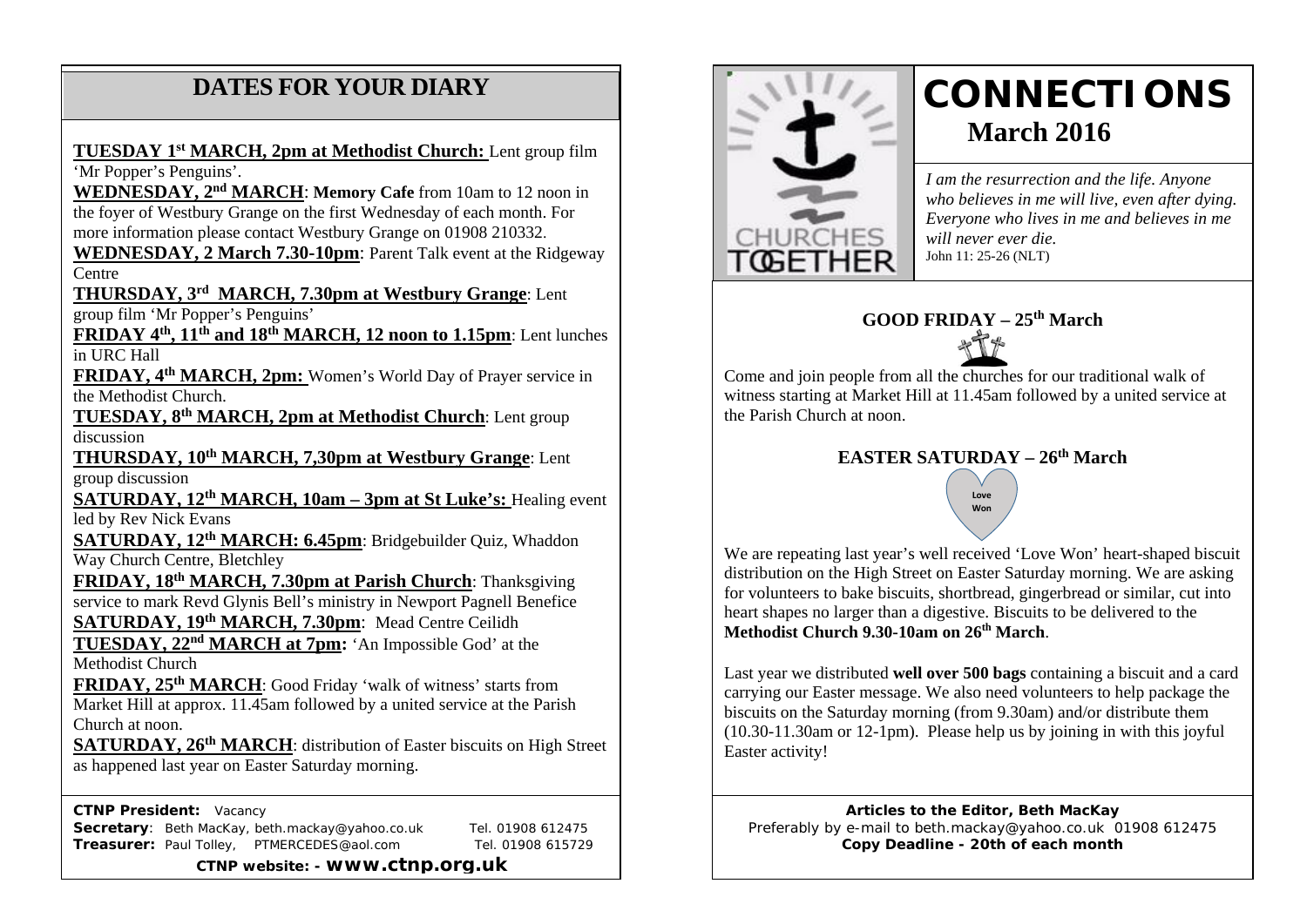# mee **LETTER FROM A MINISTER**

The pulpit exchange in the Newport Pagnell churches on Sunday  $7<sup>th</sup>$ February gave both clergy and congregations an opportunity to meet each other, hear new voices and be challenged by different thinking. And I used this quote in the worship at the Methodist Church where I preached, 'I wanted to ask God why he allows poverty, famine and injustice in the world when he could do something about it...but I am afraid he may ask me the same question.'

On the same day I visited the mosque in Milton Keynes as part of the 'Visit my Mosque' event run countrywide. The welcome I received was open and genuine. We were given tours of the mosque, there was information about what being a Muslim is all about and there were even demonstrations by some of the young women on how to wear a hijab, and they took 'selfies'!

If we learn more about those alongside whom we live, we learn more about ourselves. Christ went out of his way to welcome all. And to challenge people to live well together, to work together and seek change if there was injustice, struggle or suffering.

As we continue towards Easter where we remember Jesus' death and rising again to show the world the love and power and forgiveness of God, so let us think about how we can continue to share this amazing gift to the world by being the change we want to see in the world. By being more understanding of each other and seeking to challenge the unfairness and injustice and inequality in the world - one step at a time, where we are and with all those whom we meet as we journey through life.

*Revd Jenny Mills United Reformed Church*

### **MILTON KEYNES BRIDGEBUILDER TRUST ANNUAL QUIZ Saturday 12th March**

We invite you to join us for our annual fundraising quiz...could your team be the winners of the Bridgebuilder Quiz shield this year?!

Join us on Saturday 12<sup>th</sup> March 2016, Whaddon Way Church Centre, Bletchley, starting 6.45pm and finishing 10pm. Teams of up to 8 people; tickets are £7.50 to include tea & coffee & a slice of cake. Additional snacks/cold drinks will also be on sale in order to raise funds.

To book your places, phone 01908 270670 or email **office@mkbt.org.uk**.

………………………………………………………………………………..

### **NEWPORT PAGNELL METHODIST CHURCH**

### **Tuesday 22nd March at 7pm**

Mark Topping

returns to Newport Pagnell with

"An impossible God"

a dramatic presentation of the Easter Story as seen through the eyes of those involved.

> Tickets £8 (or £10 at the door) are now available from Revd. A Harbey 01908 976193 Phil Mountford 01908 615080

> > All welcome.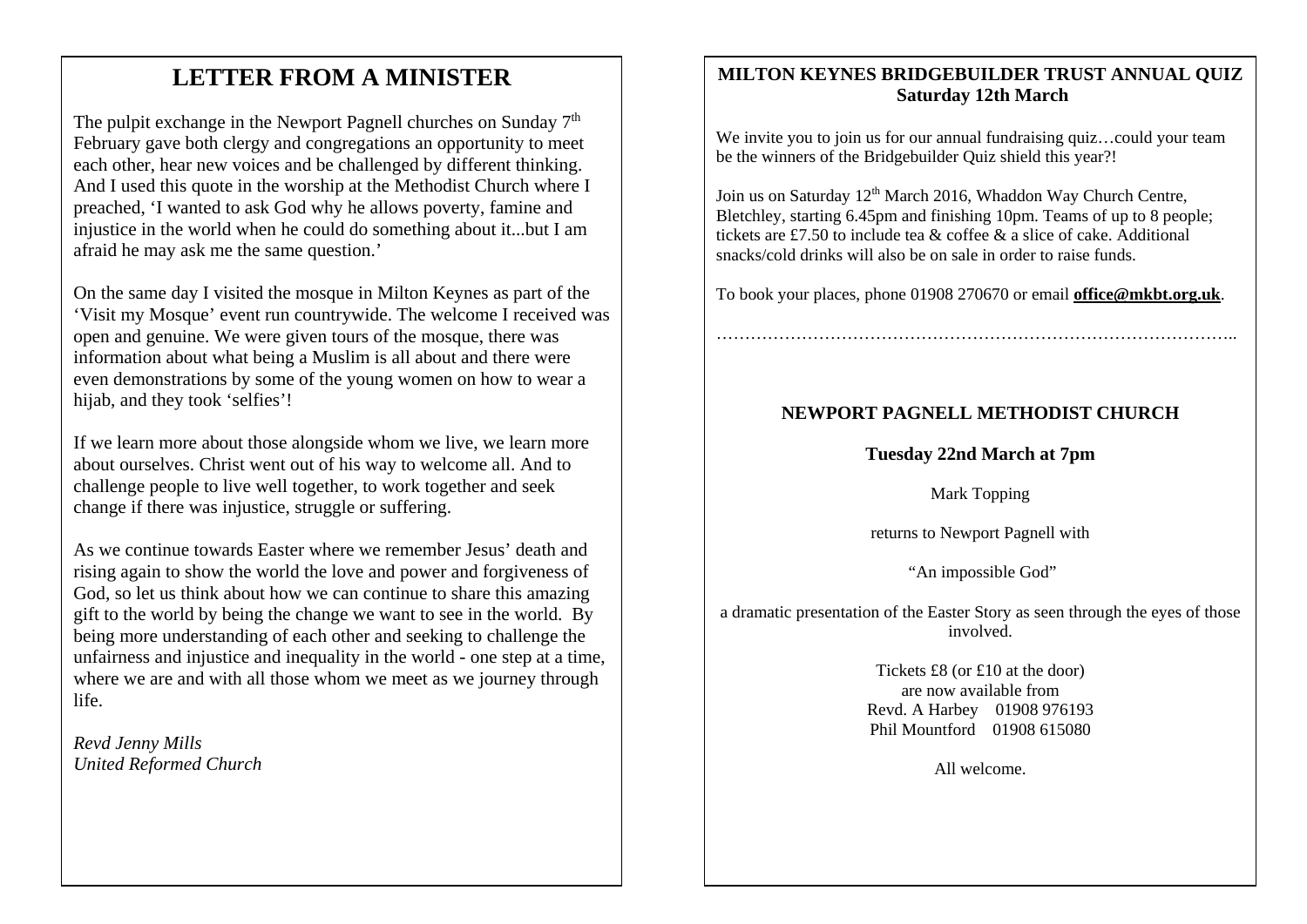### **THANKSGIVING SERVICE**

A thanksgiving service to mark Revd Glynis Bell's ministry in the Newport Pagnell Benefice will be held on **Friday, 18th March at 7.30pm** in St Peter & St Paul's Church. The service will be led by the Area Dean, Claire Wood. Refreshments will be served after the service. All welcome!

…………………………………………………………………………………..

# **Discovery Day**

### **EXPLORING CHRISTIAN HEALING**



Come and explore God's healing power with reference to scripture, church tradition and its place in our lives today.

This will be a relaxed day, led by Revd Nick Evans, involving presentations, discussion and practical demonstrations. Participation will **Bush** encouraged but if you just want to listen and observe then that is fine too.

The day is free and open to anyone regardless of belief or church denomination. Tea and coffee will be available but bring your own lunchbox!

### Sat 12<sup>th</sup> March from 10am-3pm

St Luke's, Wolverton Road Please let the Parish church office know if you are interested in attending so we have an idea of numbers. Tel: 01908 611145 Email: npparish@gmail.com



### **HOLIDAY CLUB: 15-18 AUGUST 2016 CAN YOU HELP?**

This is a four-day fun filled holiday club, for around 150 infant and junior school-aged children. We have a great time with people from all the churches and can share lunch daily. It is a highlight event for church children and reaches many others who never go to church. This year's theme, *Guardians of Ancora,* features great Bible stories within a fun-filled program. Check out the Scripture Union Holiday Club website.

**Teams**: Whatever your skills there's a role for you. If this is all new to you don't worry, we want to help and support you. We are all in this together. Roles include: teaching team leaders, apprentice helpers, drama, music, cooking, crèche, tidy-up people, practical helpers who cut things out etc. What is helping like? The site is open from 8am so you can be as early as you like to set up each day. Children will be divided by age groups into groups of roughly 10. Each group will have a leader and helpers. Children will enjoy craft, teaching, refreshments in the groups. At other times we all gather together for teaching, games and fun led from the front. You'll be in good company. In the midst of serving the children, the team have a lot of fun. It's great to work together. At the end of the week you will have made new friends. There is a crèche to facilitate helpers with young children. **Diary dates**:

**15th -18th August:** Holiday Club runs from 10am-12.30pm (with a clear up on the morning of Friday  $19<sup>th</sup>$ ).

**Sunday July 3rd**: Training meeting, 7-9pm at Lovat Hall. Here we bring you up to speed and you can meet your team, tour the venues and review our materials. We plan to create an amazing magical space in the hall with a library/museum feel to enchant the children with. Set up is **Sunday 14th August** 6-9pm.

**To volunteer:** fill in a recruitment form available from your church or from Lovat Hall (01908 618818 jack.walker@talk21.com).

**Everyone: PRAYER PLEASE, AS MUCH AS POSSIBLE!**